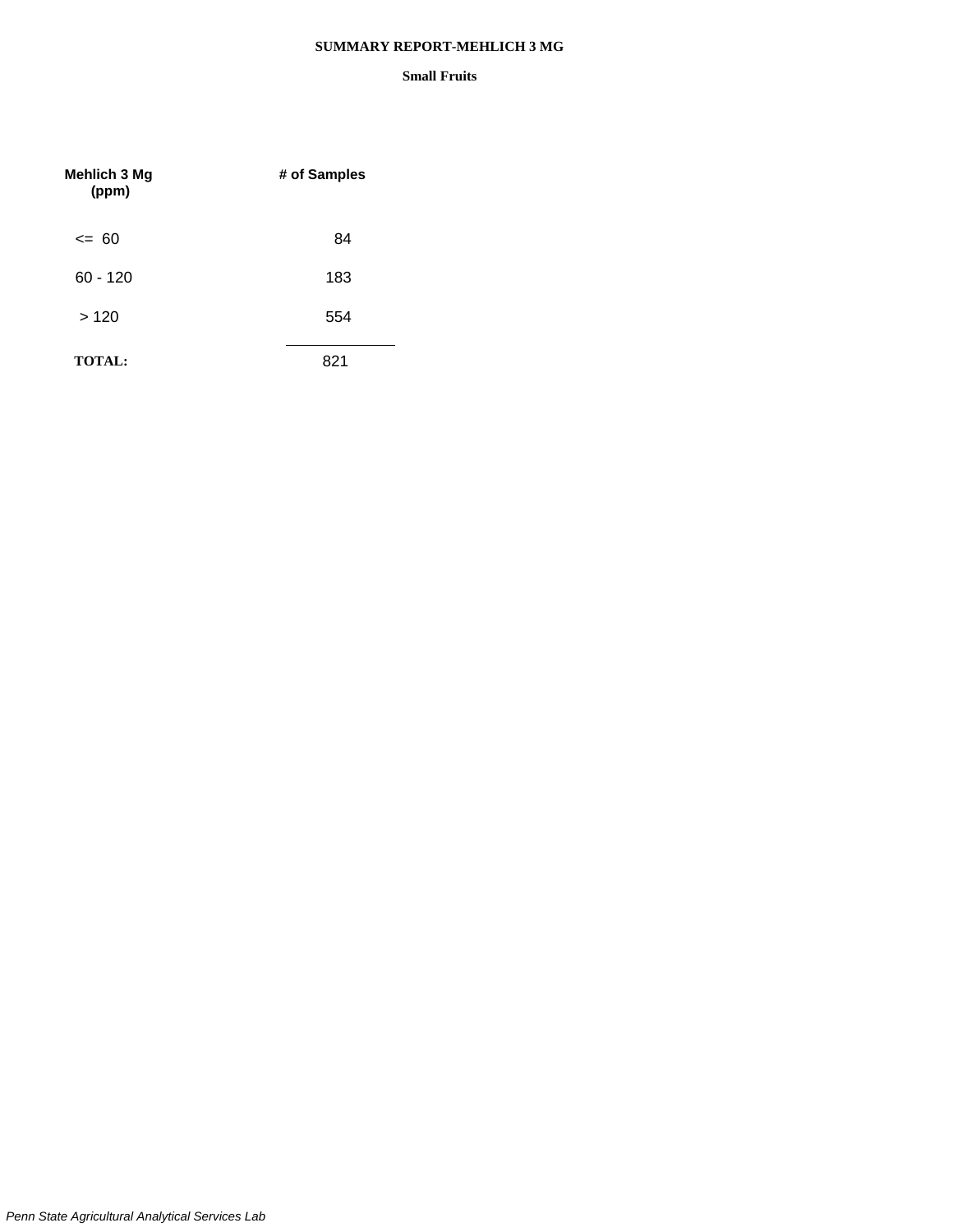### **Small Fruits**

| County           | <b>Total Samples</b> |                           | Mehlich 3 Mg<br>(ppm) | # of Samples            |
|------------------|----------------------|---------------------------|-----------------------|-------------------------|
| <b>ADAMS</b>     | 18                   |                           |                       |                         |
|                  |                      | $\mathbf{1}$              | $\leq 60$             | 4                       |
|                  |                      | $\overline{2}$            | $60 - 120$            | 6                       |
|                  |                      | $\mathfrak{S}$            | >120                  | 8                       |
| <b>ALLEGHENY</b> | 26                   |                           |                       |                         |
|                  |                      | $\mathbf 1$               | $= 60$                | $\mathbf 1$             |
|                  |                      | $\overline{2}$            | $60 - 120$            | $\overline{\mathbf{4}}$ |
|                  |                      | 3                         | >120                  | 21                      |
| <b>ARMSTRONG</b> | $\overline{7}$       |                           |                       |                         |
|                  |                      | 1                         | $= 60$                | 3                       |
|                  |                      | $\overline{2}$            | $60 - 120$            | $\overline{c}$          |
|                  |                      | 3                         | >120                  | $\overline{2}$          |
| <b>BEAVER</b>    | 5                    |                           |                       |                         |
|                  |                      | 1                         | $= 60$                | $\overline{2}$          |
|                  |                      | 3                         | >120                  | 3                       |
| <b>BEDFORD</b>   | $\boldsymbol{9}$     |                           |                       |                         |
|                  |                      | $\mathbf{1}$              | $= 60$                | $\mathbf 1$             |
|                  |                      | $\overline{2}$            | $60 - 120$            | 4                       |
|                  |                      | 3                         | >120                  | $\overline{\mathbf{4}}$ |
| <b>BERKS</b>     | 23                   |                           |                       |                         |
|                  |                      | $\mathbf{1}$              | $= 60$                | 5                       |
|                  |                      |                           | 2 60 - 120            | 8                       |
|                  |                      | 3                         | >120                  | 10 <sub>1</sub>         |
| <b>BLAIR</b>     | 8                    |                           |                       |                         |
|                  |                      | $\mathbf{1}$              | $\leq$ 60             | $\mathbf 1$             |
|                  |                      | $\ensuremath{\mathsf{3}}$ | >120                  | $\boldsymbol{7}$        |
| <b>BRADFORD</b>  | 11                   |                           |                       |                         |
|                  |                      | $\overline{2}$            | $60 - 120$            | $\overline{c}$          |
|                  |                      | $\mathfrak{S}$            | $>120$                | $\boldsymbol{9}$        |
| <b>BUCKS</b>     | 30                   |                           |                       |                         |
|                  |                      | $\overline{2}$            | $60 - 120$            | $\overline{4}$          |
|                  |                      | 3                         | $>120$                | 26                      |
| <b>BUTLER</b>    | 20                   |                           |                       |                         |

1 *Penn State Agricultural Analytical Services Lab*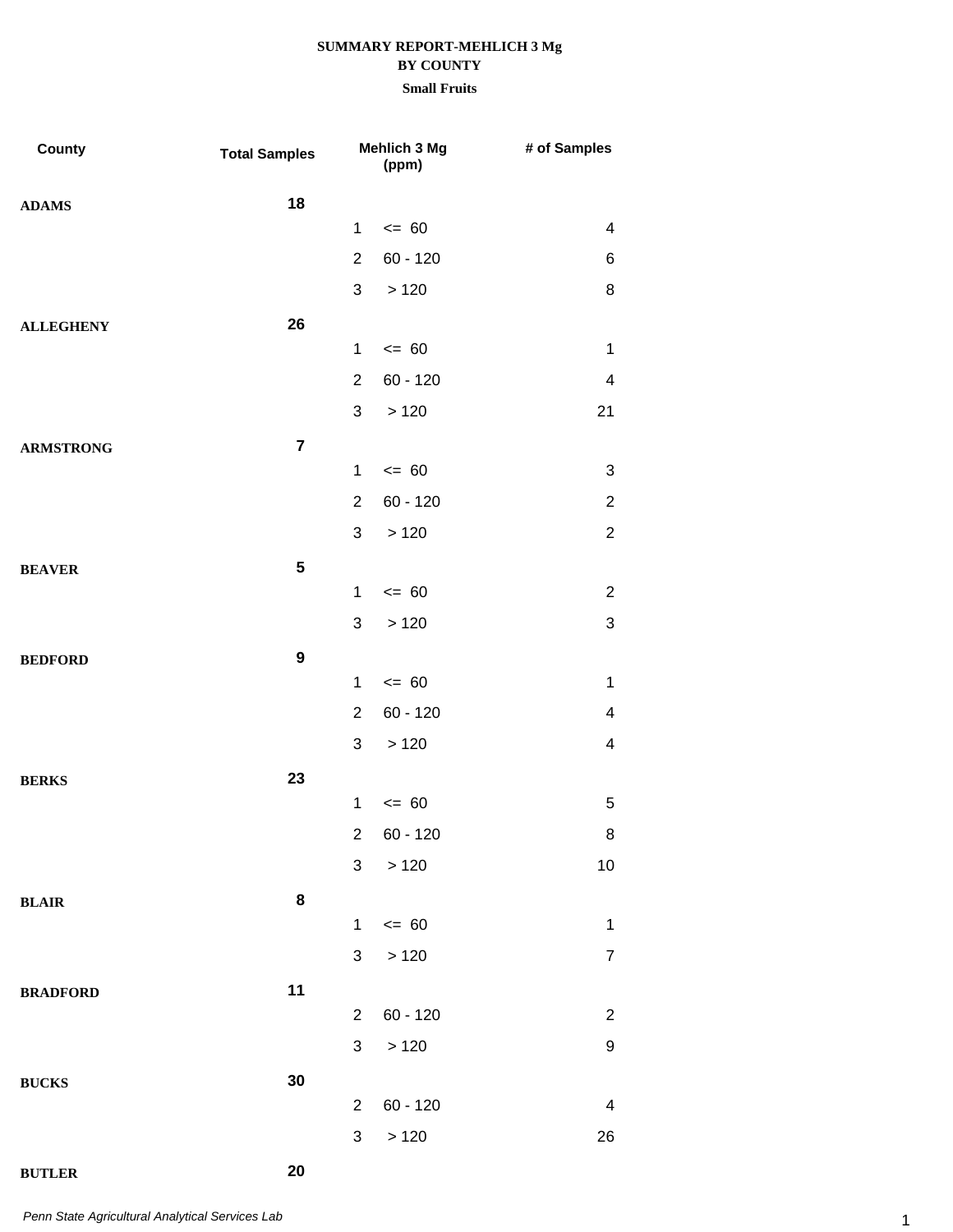### **Small Fruits**

| County            | <b>Total Samples</b> |                  | Mehlich 3 Mg<br>(ppm) | # of Samples   |
|-------------------|----------------------|------------------|-----------------------|----------------|
|                   |                      | $\mathbf{1}$     | $= 60$                | 5              |
|                   |                      | $\overline{2}$   | $60 - 120$            | $\overline{7}$ |
|                   |                      | 3                | >120                  | 8              |
| <b>CAMBRIA</b>    | 16                   |                  |                       |                |
|                   |                      | $\mathbf{1}$     | $= 60$                | $\overline{2}$ |
|                   |                      | $\overline{2}$   | $60 - 120$            | $\overline{7}$ |
|                   |                      | 3                | >120                  | $\overline{7}$ |
| <b>CAMERON</b>    | $\mathbf 2$          |                  |                       |                |
|                   |                      | $\mathbf{1}$     | $= 60$                | $\overline{2}$ |
| <b>CARBON</b>     | $\mathbf 1$          |                  |                       |                |
|                   |                      | 3                | >120                  | $\mathbf{1}$   |
| <b>CENTRE</b>     | 27                   |                  |                       |                |
|                   |                      | $\mathbf 1$      | $= 60$                | $\overline{2}$ |
|                   |                      | $\overline{2}$   | $60 - 120$            | $\overline{2}$ |
|                   |                      | 3                | >120                  | 23             |
| <b>CHESTER</b>    | 24                   |                  |                       |                |
|                   |                      | $\overline{2}$   | $60 - 120$            | 3              |
|                   |                      | 3                | >120                  | 21             |
| <b>CLARION</b>    | $\mathbf{2}$         |                  |                       |                |
|                   |                      | $\mathbf{1}$     | $= 60$                | $\mathbf{1}$   |
|                   |                      | $\boldsymbol{2}$ | $60 - 120$            | $\mathbf{1}$   |
| <b>CLEARFIELD</b> | $\overline{7}$       | $\overline{2}$   | $60 - 120$            | $\mathbf 1$    |
|                   |                      | $\mathfrak{S}$   | $>120$                | 6              |
|                   |                      |                  |                       |                |
| <b>CLINTON</b>    | $\overline{7}$       | $\mathbf{1}$     | $\leq$ 60             | $\mathbf 1$    |
|                   |                      | $\overline{2}$   | $60 - 120$            | 1              |
|                   |                      | 3 <sup>1</sup>   | > 120                 | $\mathbf 5$    |
|                   | 14                   |                  |                       |                |
| <b>COLUMBIA</b>   |                      | $\mathbf{1}$     | $\leq$ 60             | $\mathbf 1$    |
|                   |                      | $\overline{2}$   | $60 - 120$            | 3              |
|                   |                      | $\mathfrak{S}$   | $>120$                | $10$           |
|                   |                      |                  |                       |                |

### **CRAWFORD 7**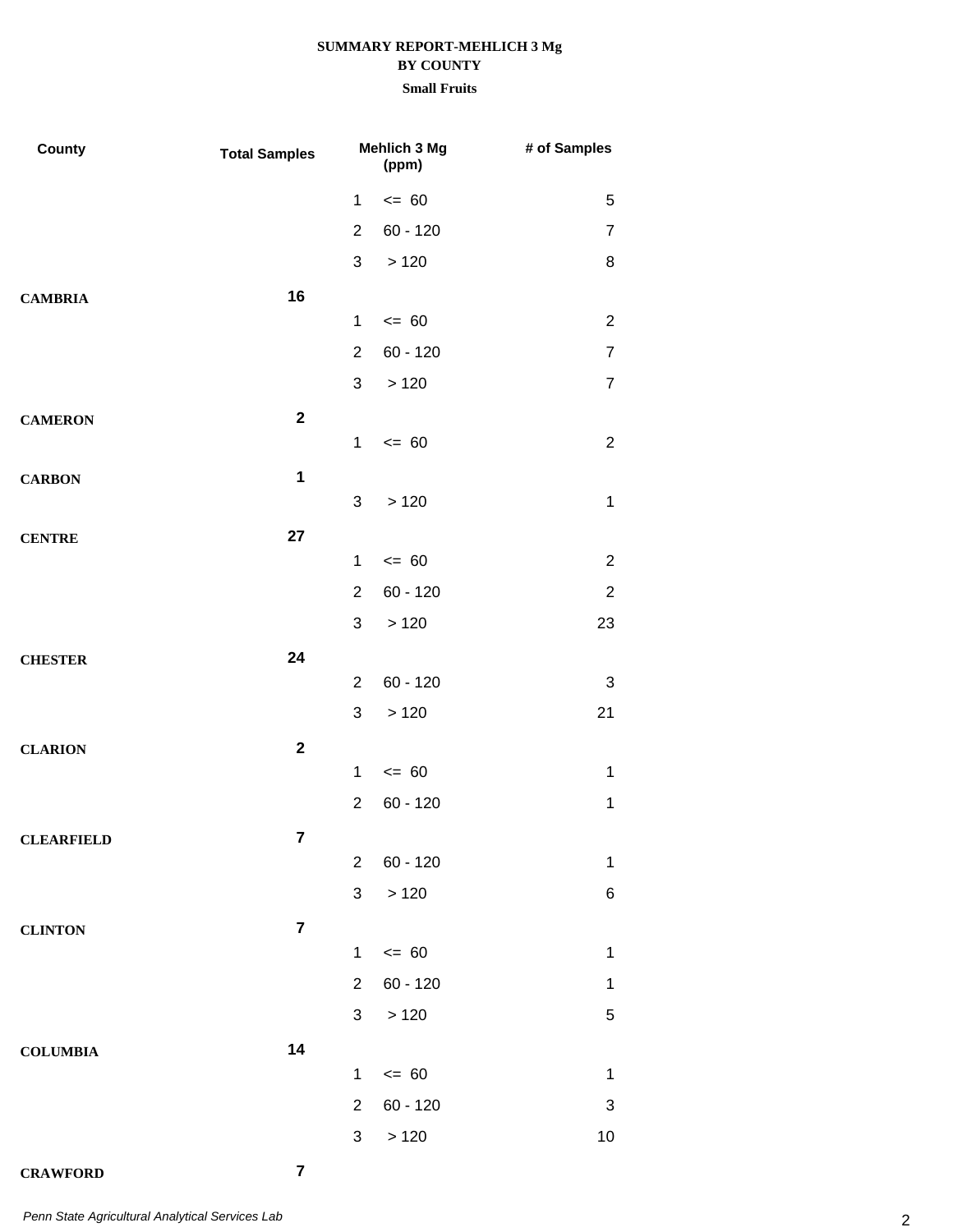| County            | <b>Total Samples</b> | <b>Mehlich 3 Mg</b><br>(ppm) |            | # of Samples            |
|-------------------|----------------------|------------------------------|------------|-------------------------|
|                   |                      | $\overline{2}$               | $60 - 120$ | 3                       |
|                   |                      | $\mathfrak{S}$               | >120       | $\overline{4}$          |
| <b>CUMBERLAND</b> | 15                   |                              |            |                         |
|                   |                      | $\mathbf{1}$                 | $= 60$     | $\overline{2}$          |
|                   |                      | $\overline{2}$               | $60 - 120$ | 1                       |
|                   |                      | $\mathfrak{S}$               | >120       | 12                      |
| <b>DAUPHIN</b>    | 19                   |                              |            |                         |
|                   |                      | $\mathbf{1}$                 | $= 60$     | $\mathbf 1$             |
|                   |                      | $\overline{2}$               | $60 - 120$ | $\overline{\mathbf{4}}$ |
|                   |                      | $\mathfrak{S}$               | >120       | 14                      |
| <b>DELAWARE</b>   | 5                    |                              |            |                         |
|                   |                      | 3                            | >120       | $\sqrt{5}$              |
| ${\bf ELK}$       | 11                   | $\mathbf{1}$                 | $= 60$     | $\mathbf 1$             |
|                   |                      | $\overline{2}$               | $60 - 120$ | $\overline{c}$          |
|                   |                      | 3                            | >120       | 8                       |
|                   |                      |                              |            |                         |
| <b>ERIE</b>       | 120                  | $\mathbf{1}$                 | $= 60$     | 5                       |
|                   |                      | $\overline{2}$               | $60 - 120$ | 29                      |
|                   |                      | 3                            | >120       | 86                      |
| <b>FAYETTE</b>    | $\boldsymbol{9}$     |                              |            |                         |
|                   |                      |                              | $1 \le 60$ | $\mathbf{1}$            |
|                   |                      | 3                            | >120       | 8                       |
| <b>FOREST</b>     | $\mathbf 2$          |                              |            |                         |
|                   |                      | $\overline{2}$               | $60 - 120$ | $\mathbf 1$             |
|                   |                      | 3 <sup>1</sup>               | >120       | $\mathbf 1$             |
| <b>FRANKLIN</b>   | $\overline{7}$       |                              |            |                         |
|                   |                      | $\mathbf{1}$                 | $\leq$ 60  | $\mathbf 1$             |
|                   |                      | $\overline{2}$               | $60 - 120$ | 1                       |
|                   |                      | 3 <sup>1</sup>               | >120       | $\mathbf 5$             |
| <b>FULTON</b>     | 5                    |                              |            |                         |
|                   |                      | $\overline{2}$               | $60 - 120$ | $\mathbf{1}$            |
|                   |                      | $\sqrt{3}$                   | >120       | $\overline{4}$          |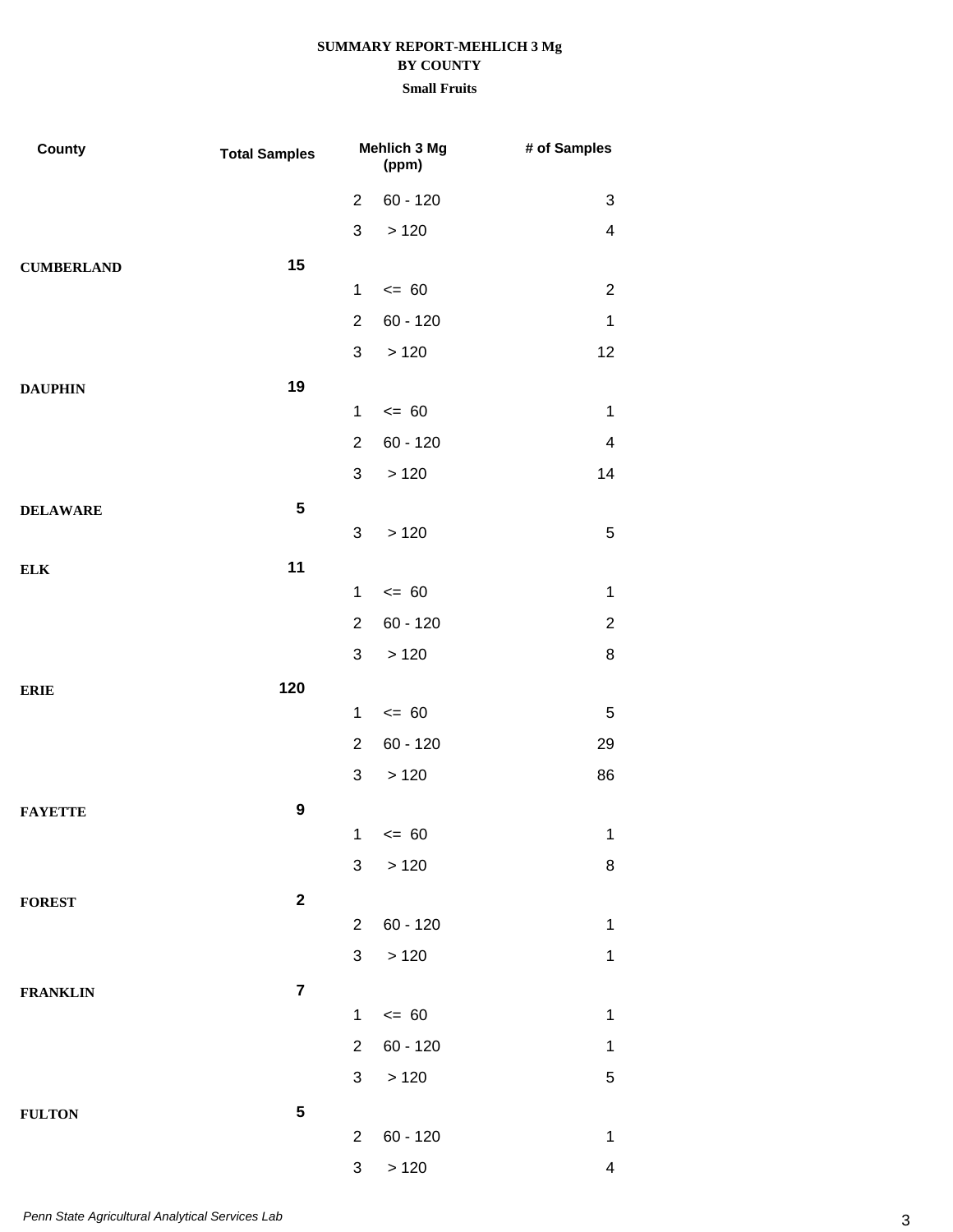| County            | <b>Total Samples</b>    |                | Mehlich 3 Mg<br>(ppm) | # of Samples              |
|-------------------|-------------------------|----------------|-----------------------|---------------------------|
| <b>GREENE</b>     | $\mathbf{3}$            |                |                       |                           |
|                   |                         | $\overline{2}$ | $60 - 120$            | $\mathbf 1$               |
|                   |                         | 3              | >120                  | $\overline{2}$            |
| <b>HUNTINGDON</b> | $5\phantom{.0}$         |                |                       |                           |
|                   |                         | $\mathbf{1}$   | $= 60$                | $\mathbf 1$               |
|                   |                         | $\overline{2}$ | $60 - 120$            | $\mathbf 1$               |
|                   |                         | 3              | >120                  | $\ensuremath{\mathsf{3}}$ |
| <b>INDIANA</b>    | 11                      |                |                       |                           |
|                   |                         | $\mathbf 1$    | $= 60$                | $\overline{2}$            |
|                   |                         | 3              | >120                  | 9                         |
| <b>JEFFERSON</b>  | $\overline{\mathbf{4}}$ |                |                       |                           |
|                   |                         | $\mathbf{1}$   | $= 60$                | $\mathbf 1$               |
|                   |                         | $\overline{2}$ | $60 - 120$            | $\overline{2}$            |
|                   |                         | 3              | >120                  | $\mathbf 1$               |
| <b>JUNIATA</b>    | $\boldsymbol{9}$        |                |                       |                           |
|                   |                         | $\overline{2}$ | $60 - 120$            | 3                         |
|                   |                         | 3              | >120                  | 6                         |
| <b>LACKAWANNA</b> | 20                      |                |                       |                           |
|                   |                         | $\mathbf{1}$   | $= 60$                | $\mathbf 1$               |
|                   |                         | $\overline{2}$ | $60 - 120$            | 5                         |
|                   |                         | 3              | >120                  | 14                        |
| <b>LANCASTER</b>  | 21                      |                |                       |                           |
|                   |                         | $\mathbf{1}$   | $\leq$ 60             | $\mathbf 1$               |
|                   |                         | $\overline{2}$ | $60 - 120$            | $\mathbf{1}$              |
|                   |                         | 3              | $>120$                | 19                        |
| <b>LAWRENCE</b>   | $\overline{\mathbf{4}}$ |                |                       |                           |
|                   |                         | $\mathbf{1}$   | $= 60$                | $\mathbf 1$               |
|                   |                         | $\overline{2}$ | $60 - 120$            | $\mathbf 1$               |
|                   |                         | 3 <sup>1</sup> | >120                  | $\overline{c}$            |
| <b>LEBANON</b>    | 8                       |                |                       |                           |
|                   |                         | 3              | >120                  | 8                         |
| <b>LEHIGH</b>     | 22                      |                |                       |                           |
|                   |                         | $1 -$          | $= 60$                | $\mathbf{1}$              |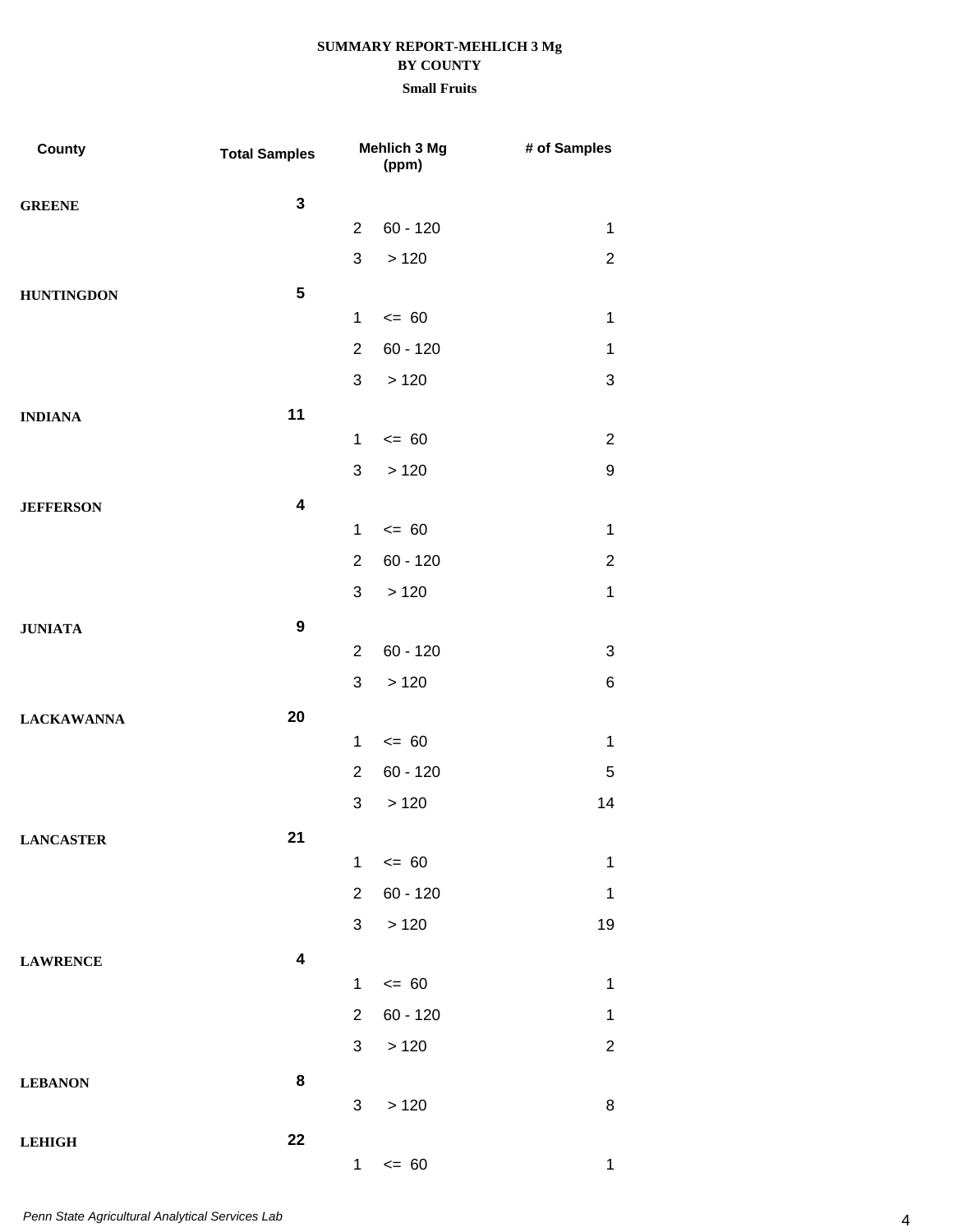| County                | <b>Total Samples</b> |                | Mehlich 3 Mg<br>(ppm) | # of Samples   |
|-----------------------|----------------------|----------------|-----------------------|----------------|
|                       |                      | 2              | $60 - 120$            | 5              |
|                       |                      | 3              | >120                  | 16             |
| <b>LUZERNE</b>        | $\boldsymbol{9}$     |                |                       |                |
|                       |                      | $\mathbf{1}$   | $= 60$                | 3              |
|                       |                      | $\overline{2}$ | $60 - 120$            | $\overline{2}$ |
|                       |                      | 3              | >120                  | $\overline{4}$ |
| <b>LYCOMING</b>       | 13                   |                |                       |                |
|                       |                      | $\overline{2}$ | $60 - 120$            | 10             |
|                       |                      | $\mathfrak{S}$ | >120                  | $\sqrt{3}$     |
| <b>MCKEAN</b>         | $\mathbf 1$          |                |                       |                |
|                       |                      | $\overline{2}$ | $60 - 120$            | $\mathbf 1$    |
| <b>MERCER</b>         | 8                    |                |                       |                |
|                       |                      | $\mathbf{1}$   | $= 60$                | $\overline{4}$ |
|                       |                      | $\overline{2}$ | $60 - 120$            | $\overline{2}$ |
|                       |                      | $\mathfrak{S}$ | >120                  | $\sqrt{2}$     |
| <b>MIFFLIN</b>        | $\mathbf 1$          |                |                       |                |
|                       |                      | $\mathfrak{S}$ | >120                  | 1              |
| <b>MONROE</b>         | ${\bf 5}$            | 3              | >120                  | $\mathbf 5$    |
|                       |                      |                |                       |                |
| <b>MONTGOMERY</b>     | 17                   | $\overline{2}$ | $60 - 120$            | $\mathbf 1$    |
|                       |                      | $\sqrt{3}$     | >120                  | 16             |
|                       | 11                   |                |                       |                |
| <b>NORTHAMPTON</b>    |                      | $\overline{2}$ | $60 - 120$            | 1              |
|                       |                      | 3 <sup>1</sup> | >120                  | 10             |
| <b>NORTHUMBERLAND</b> | 8                    |                |                       |                |
|                       |                      | $\mathbf 1$    | $\leq 60$             | $\mathbf 1$    |
|                       |                      | $\overline{2}$ | $60 - 120$            | 4              |
|                       |                      | 3              | >120                  | 3              |
| <b>PERRY</b>          | 9                    |                |                       |                |
|                       |                      | 2              | $60 - 120$            | 5              |
|                       |                      | 3              | >120                  | 4              |
| PHILADELPHIA          | 1                    |                |                       |                |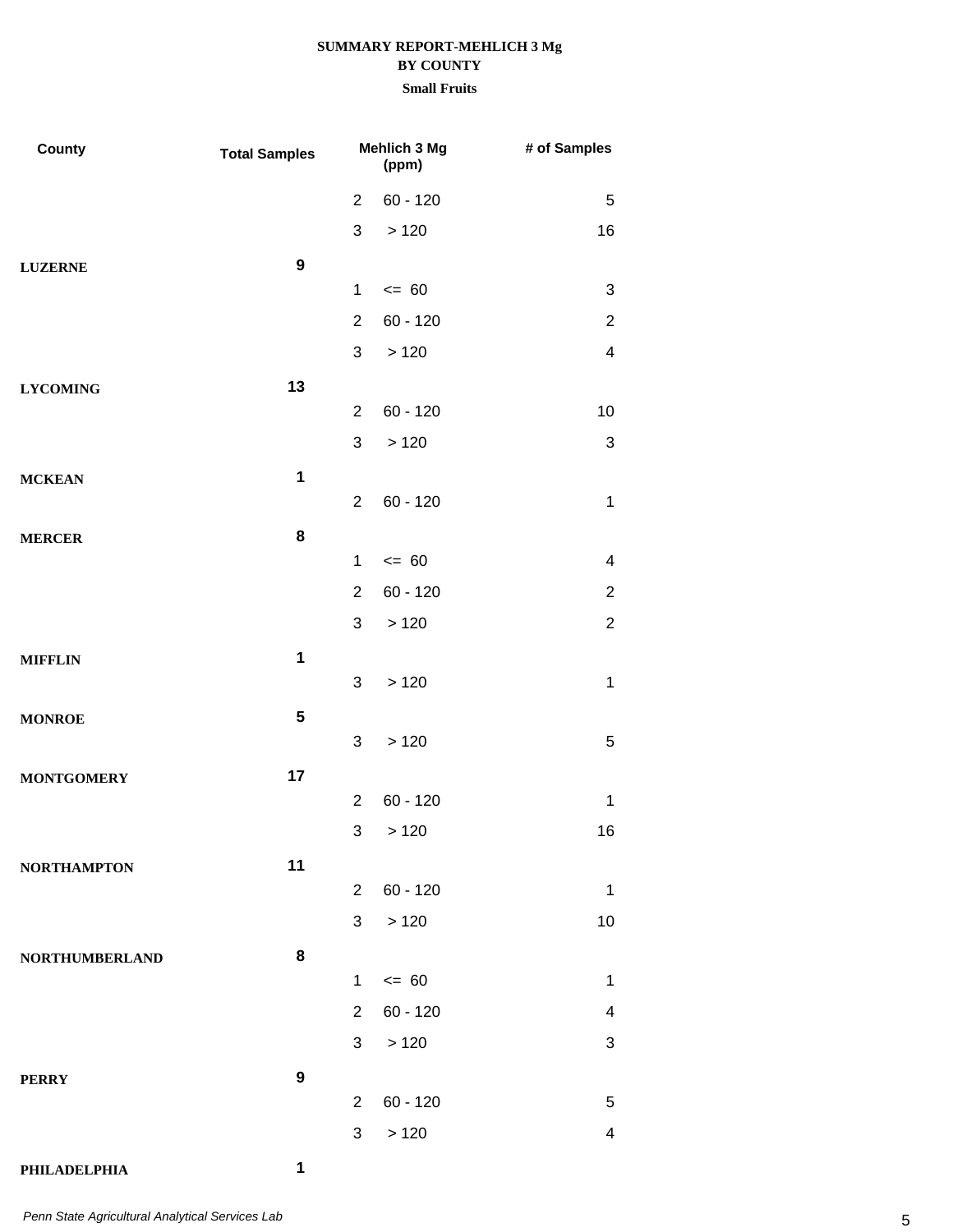| County             | <b>Total Samples</b>    | Mehlich 3 Mg<br>(ppm) |            | # of Samples              |
|--------------------|-------------------------|-----------------------|------------|---------------------------|
|                    |                         | $\overline{2}$        | $60 - 120$ | $\mathbf 1$               |
| <b>PIKE</b>        | $\overline{\mathbf{4}}$ |                       |            |                           |
|                    |                         | $\overline{2}$        | $60 - 120$ | $\overline{c}$            |
|                    |                         | $\mathfrak{S}$        | >120       | $\overline{2}$            |
| <b>POTTER</b>      | $\bf 6$                 |                       |            |                           |
|                    |                         | $\overline{2}$        | $60 - 120$ | 3                         |
|                    |                         | 3                     | >120       | $\ensuremath{\mathsf{3}}$ |
| <b>SCHUYLKILL</b>  | 10                      |                       |            |                           |
|                    |                         | 2                     | $60 - 120$ | $\overline{2}$            |
|                    |                         | $\mathfrak{S}$        | >120       | 8                         |
| <b>SNYDER</b>      | $\overline{7}$          |                       |            |                           |
|                    |                         | 3                     | >120       | $\overline{7}$            |
| <b>SOMERSET</b>    | $\overline{7}$          |                       |            |                           |
|                    |                         | 2                     | $60 - 120$ | $\overline{\mathcal{A}}$  |
|                    |                         | $\mathfrak{S}$        | >120       | 3                         |
| <b>SUSQUEHANNA</b> | $\boldsymbol{9}$        |                       |            |                           |
|                    |                         | $\overline{2}$        | $60 - 120$ | $\overline{\mathbf{4}}$   |
|                    |                         | 3                     | >120       | 5                         |
| <b>TIOGA</b>       | $\mathbf 2$             |                       |            |                           |
|                    |                         | 3                     | >120       | $\overline{2}$            |
| <b>UNION</b>       | 35                      |                       |            |                           |
|                    |                         | $\mathbf{1}$          | $= 60$     | 12                        |
|                    |                         | $\overline{2}$        | $60 - 120$ | 6                         |
|                    |                         | $\mathfrak{S}$        | >120       | 17                        |
| <b>VENANGO</b>     | $\overline{\mathbf{2}}$ |                       |            |                           |
|                    |                         | $\mathbf{1}$          | $\leq$ 60  | $\mathbf{1}$              |
|                    |                         | 3                     | >120       | $\mathbf{1}$              |
| <b>WARREN</b>      | $\boldsymbol{9}$        |                       |            |                           |
|                    |                         | $\overline{2}$        | $60 - 120$ | $\overline{c}$            |
|                    |                         | 3 <sup>1</sup>        | >120       | $\overline{7}$            |
| <b>WASHINGTON</b>  | 23                      | $\mathbf{1}$          | $\leq$ 60  | 3                         |
|                    |                         | $\overline{2}$        | $60 - 120$ | $\mathbf 5$               |
|                    |                         |                       |            |                           |